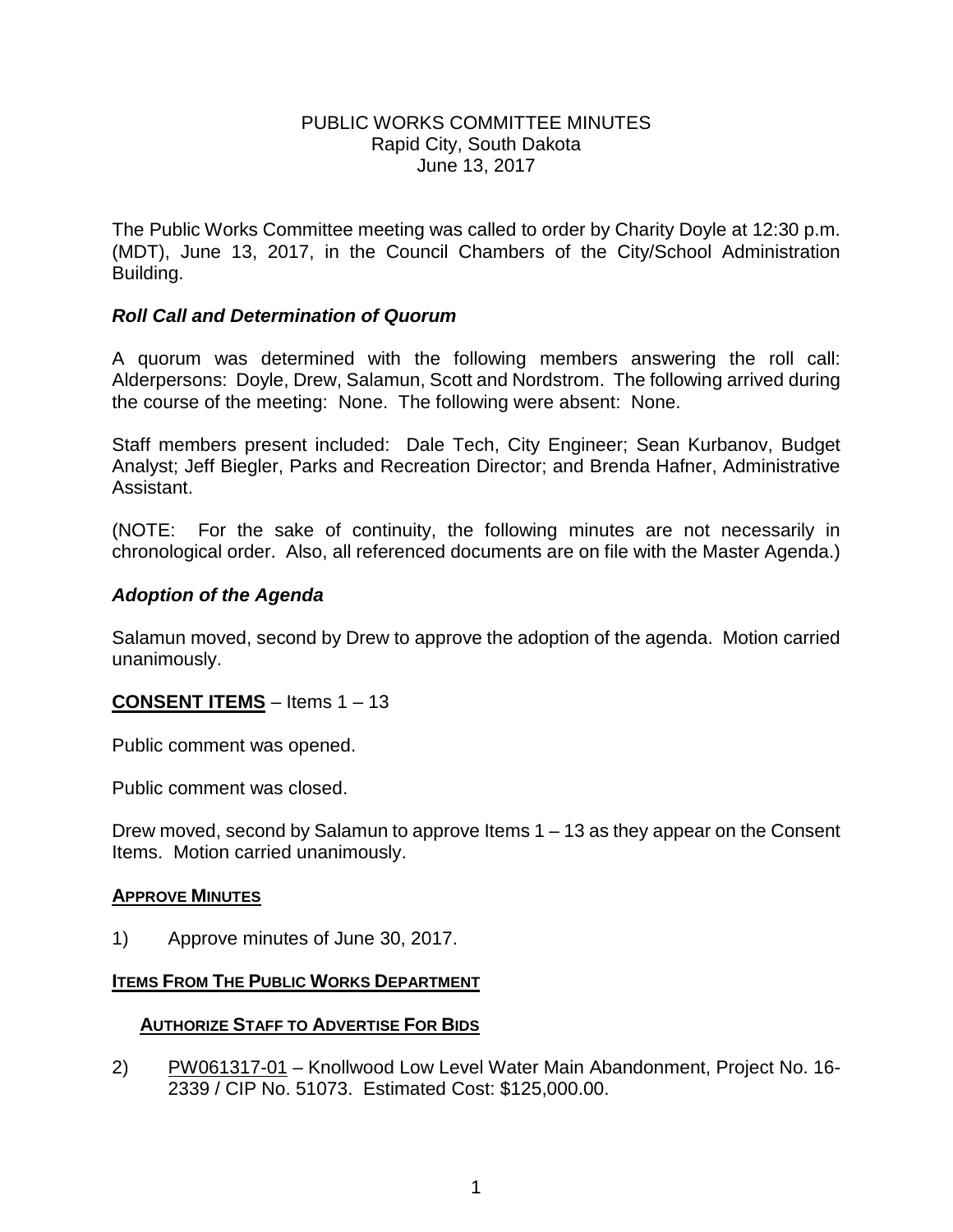## **AUTHORIZE MAYOR AND FINANCE OFFICER TO SIGN**

- 3) PW061317-02 Agreement Between the City Of Rapid City and Grey Television Group, Inc. for Construction of Public Water Main From Kepps Reservoir To 2001 Skyline Drive.
- 4) PW061317-03 Agreement between the City of Rapid City and Watershed Development, LLC for Oversize Water Main Cost Reimbursement, not to exceed \$43,450.00.
- 5) PW061317-04 Covenant Agreement between the City and Freeland Meadows, LLC for Construction of Water Main in Country Road.
- 6) PW061317-05 Agreement Between Muth Holdings, LLC and City of Rapid City for Installation of Public Water and Sewer Mains and Oversize Reimbursement for Water Mains.
- 7) PW061317-06 Permanent Utility Easement to Black Hills Power, Inc. for property located at Tract A of Lot C and of Lot S-1 of Marshall Heights Tract.
- 8) PW061317-07 Permanent Utility Easement to Black Hills Power, Inc. for property located at All of Block 128 and the E66 feet of Block 127 and all of Lot 98A except W99 feet of said lot of Mahoney Addition.
- 9) PW061317-08 Amendment No. 1 for Alley south of Kansas City Street between 4<sup>th</sup> Street and 2<sup>nd</sup> Street Sanitary Sewer Improvements, Project No. 16-2338 / CIP No. 50827 for additional work associated with design.
- 10) PW061317-09 Agreement between the City of Rapid City and FMG Inc. for Groundwater Monitoring Services for Rapid City Utility Maintenance Facility in the amount of \$5,200.00.

## **ENGINEERING SERVICES**

- 11) PW061317-10 Approve Request from Danette and Ross Eckholm for a Variance to Waive the Requirement to Install Sidewalk per City Ordinance 12.08.060 along Cliff and Wonderland Drives, Rapid City.
- 12) PW061317-11 Approve Request from Tim Duda for a Variance to Waive the Requirement to Install Sidewalk per City Ordinance 12.08.060 Along Silverleaf Avenue for the property located at 1320 4<sup>th</sup> Street.
- 13) PW061317-12 Authorize Staff to Seek Proposals for Alfalfa/Hay Harvesting of City Property.

END OF CONSENT ITEMS